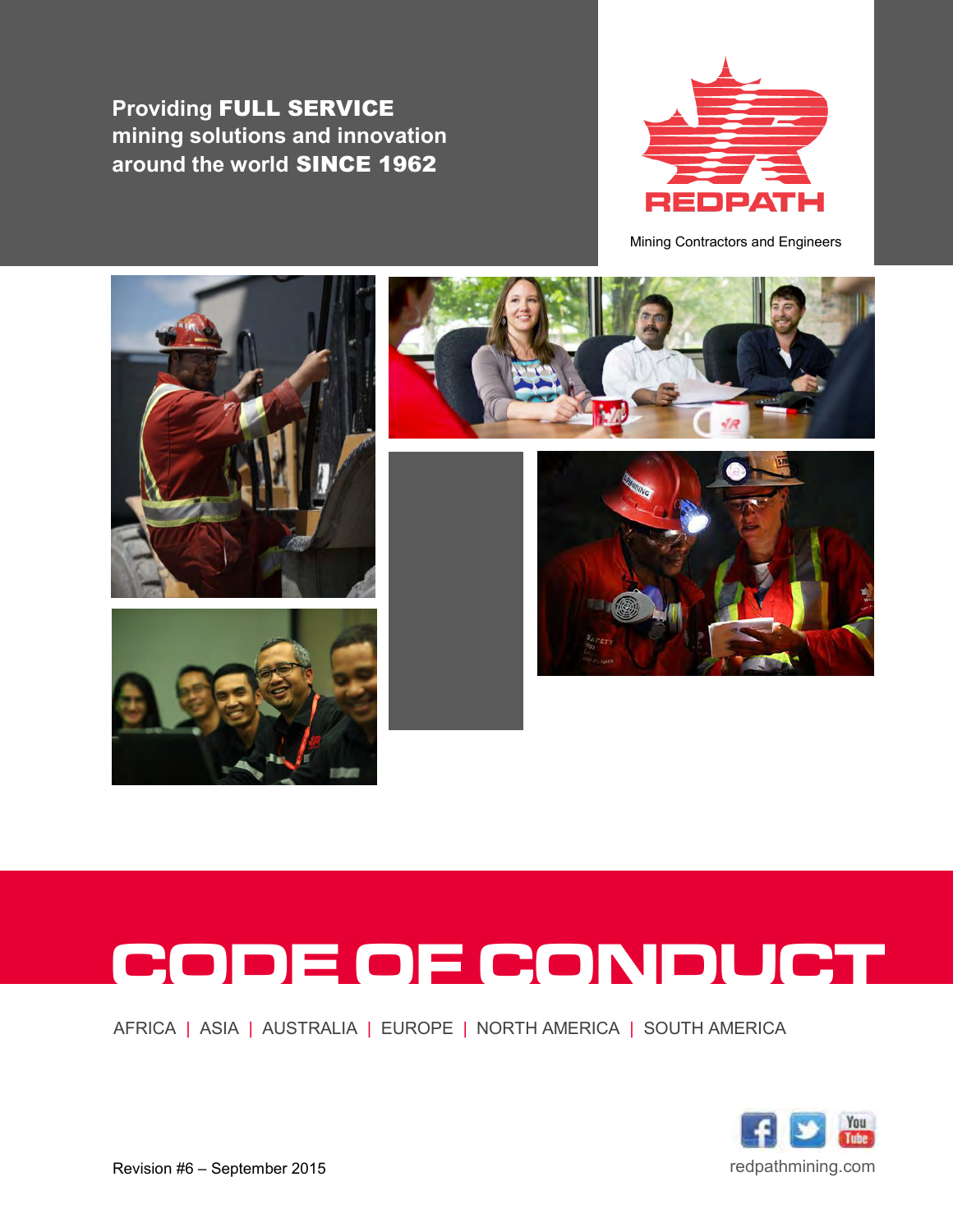

# REDPATH CODE OF CONDUCT

# **Contents**

| 1              |     |  |  |
|----------------|-----|--|--|
| $\mathbf 2$    |     |  |  |
| 3              |     |  |  |
| 4              |     |  |  |
| 5              |     |  |  |
| 6              |     |  |  |
|                | 6.1 |  |  |
|                | 6.2 |  |  |
|                | 6.3 |  |  |
|                | 6.4 |  |  |
|                | 6.5 |  |  |
| $\overline{7}$ |     |  |  |
|                | 7.1 |  |  |
|                | 7.2 |  |  |
|                | 7.3 |  |  |
|                | 7.4 |  |  |
| 8              |     |  |  |
|                | 8.1 |  |  |
|                | 8.2 |  |  |
|                | 8.3 |  |  |
|                | 8.4 |  |  |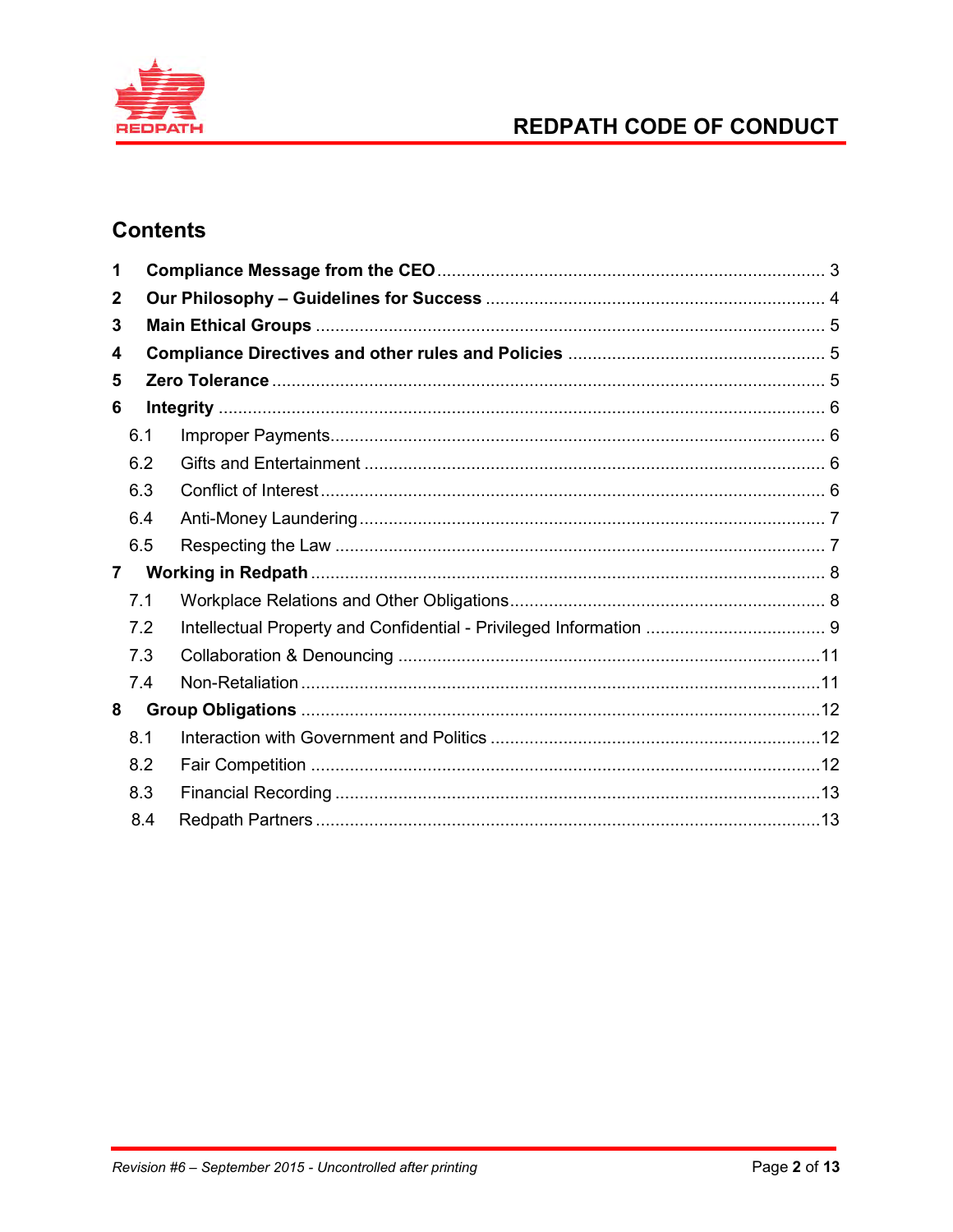

# **1. MESSAGE FROM THE PRESIDENT AND CEO REGARDING THE REDPATH CODE OF CONDUCT**

At Redpath, we have high expectations for our behavior as a company. Our corporate behavior is the sum of the behaviors of all of our employees, and, in this regard, it is important that we have a document that outlines how each of us will strive to conduct ourselves at all times. This document is our Code of Conduct.

We are committed to acting ethically in all dealings with all of our fellow employees, our clients, our suppliers, and all stakeholders in our business. It is only by conducting ourselves with the utmost integrity that we will create long term sustainable value for Redpath.

The Code of Conduct is not expected to cover every conceivable situation that we may face but rather to provide a moral compass to help guide our actions. The Code has been developed to reflect the values we have as a company, and we are all expected to comply not only with the letter of the Code, but the spirit of the Code as well. We strive to be a world class company, and the foundation of any world class organization is a culture of integrity. Many of our clients chose to do business with us because they know Redpath behaves in a responsible and ethical manner and that we respect all those we come into contact with.

Thank you for your continued support of compliance and ethics at Redpath, taking responsibility for living our values, and protecting and enhancing the excellent reputation that our company has earned doing business around the world since 1962.

G.B. Flumerfelt *President & CEO*  The Redpath Group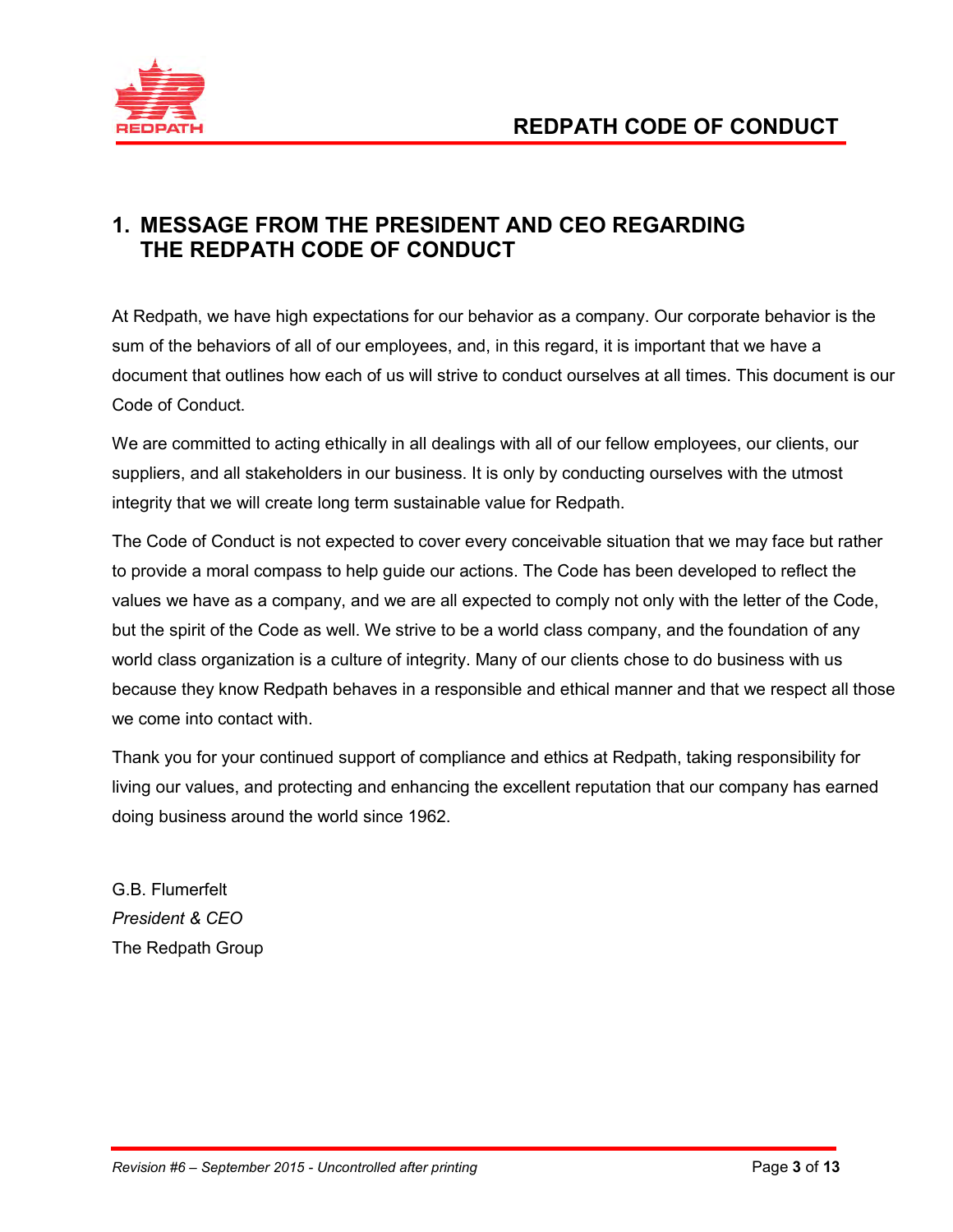

# **REDPATH CODE OF CONDUCT**

# **2. OUR PHILOSOPHY – GUIDELINES FOR SUCCESS**

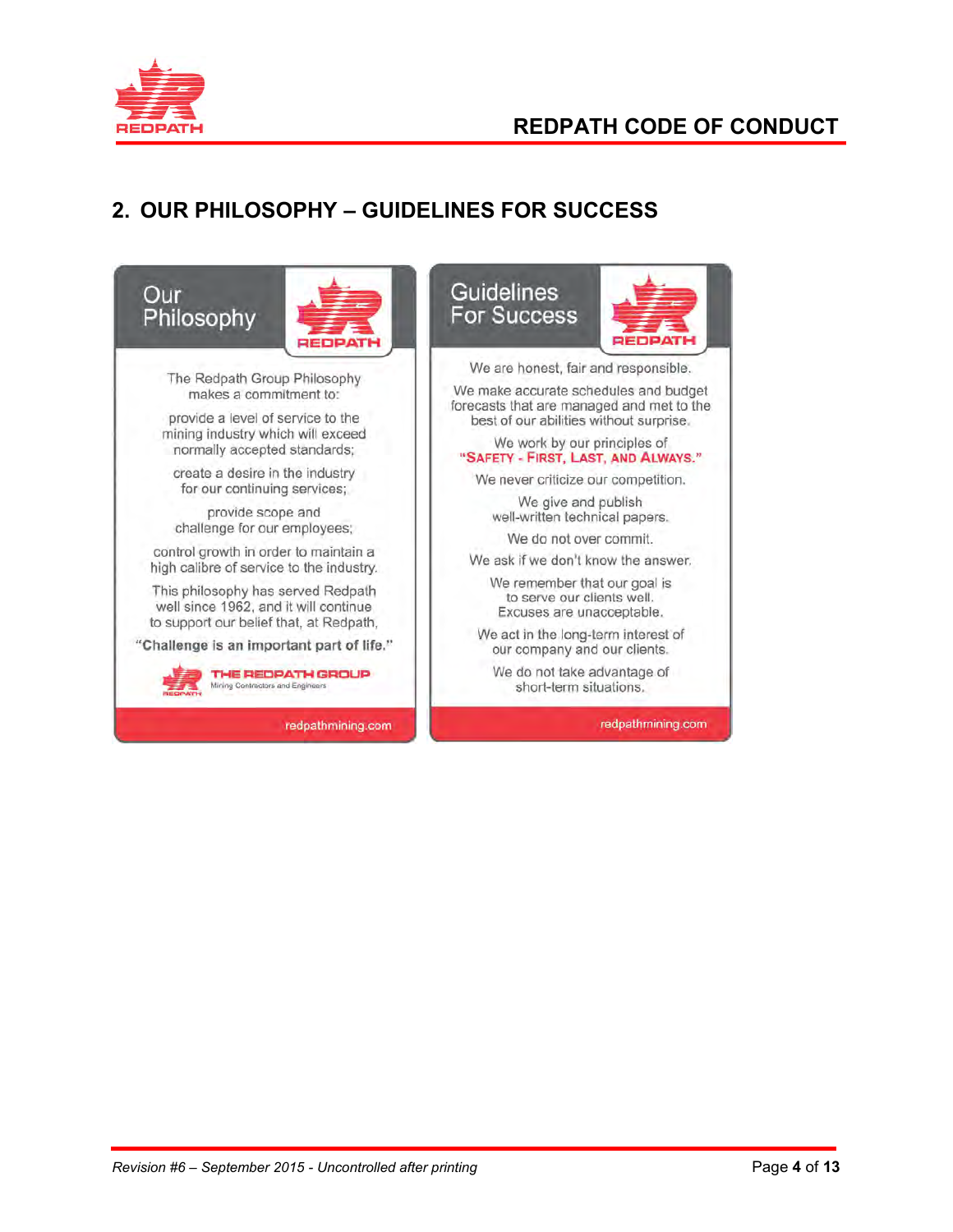

# **3. MAIN ETHICAL GROUPS**



# **4. COMPLIANCE DIRECTIVES AND OTHER RULES AND POLICIES**

The principles stated in this Code of Conduct are general in nature as intended. Should you need further guidance in how to correctly apply these principles, Redpath makes its Compliance Program available to all its employees, including direct contact with its Compliance Officers worldwide able to guide and answer all questions regarding this Code. Also, Redpath makes available, to all employees that require further instruction, active compliance training and a set of Compliance Directives to reinforce understanding and accountability of these rules we adhere to.

# **5. ZERO TOLERANCE**

Redpath applies a worldwide zero tolerance policy. This applies to all of the Principles stated in this Code of Conduct. This means that any potential violations of Redpath business ethics that come to management attention shall be properly investigated if there is merit. If the investigation establishes that a violation took place, the wrongdoers shall be sanctioned. Sanctions shall always be in relation to the severity of the violation up to and including immediate termination of employment.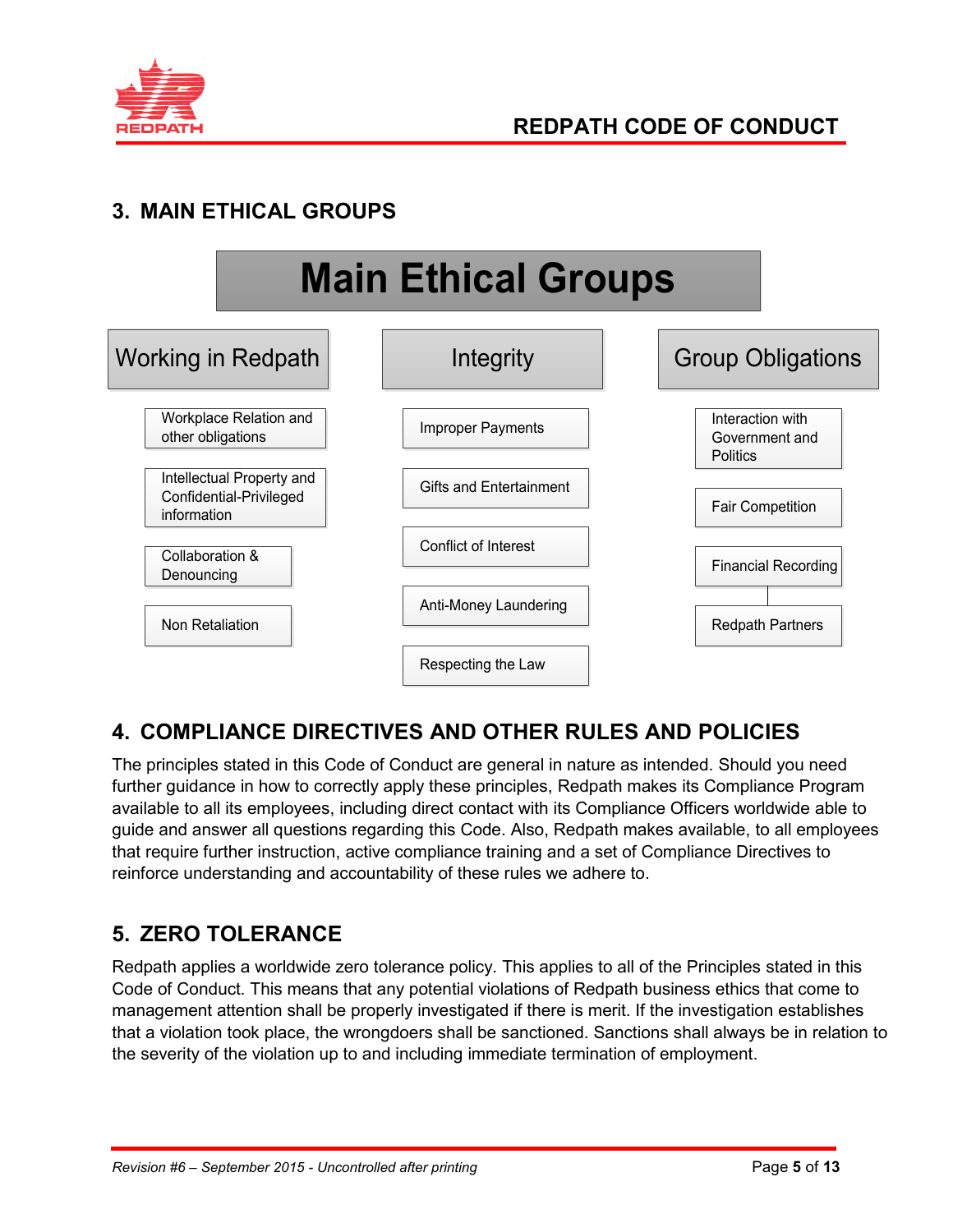

# **6. INTEGRITY**

## **6.1 - Improper Payments**

Redpath's reputation for honesty and integrity must not be put at risk by the offer of improper payments. In dealing with public officials, political parties or their officials or any private sector worker, Redpath employees must neither offer, promise or give any undue financial or other advantage, whether directly or through intermediaries, to obtain or retain business or any improper advantage in the conduct of business.

## **6.2 - Gifts and Entertainment**

Accepting gifts and entertainment from business partners or offering such favors undermine our credibility. It makes Redpath vulnerable to accusations that business decisions are influenced by factors others than merit.

Employees must therefore not offer, make, seek or accept gifts, payment, entertainment or services to actual or potential business partners which might reasonably be believed to influence business transactions, which are not within the bounds of customary business hospitality or which are prohibited by applicable law.

## **6.3 - Conflict of Interest**

Conflicts of interest can arise where personal interests or family and other allegiances are at odds with the interests of the company. We can avoid conflicts of interests if we are aware of the challenge and take the necessary action. In general, we should avoid situations in which personal interests, outside activities, financial interests, or relationships conflict or appear to conflict with the interests of Redpath and not allow business dealings on behalf of the company to be influenced by personal considerations or relationships.

The most frequent conflicts of interest arise where an employee is in a position to award business contracts, hire staff, have access to information that may be of interest to the financial markets or is offered employment by a competitor. Here are some examples of potential conflicts of interest:

**Outside employment:** participating in a position similar to the job at Redpath that may conflict with the performance of the job at Redpath, or working with an actual or potential competitor, supplier or customer of Redpath.

**Family members and close personal relationships:** contracting with a business managed or owned by a family member or an unmarried partner and their family.

**Investments:** acquiring an interest in property or companies which Redpath may have an interest in purchasing.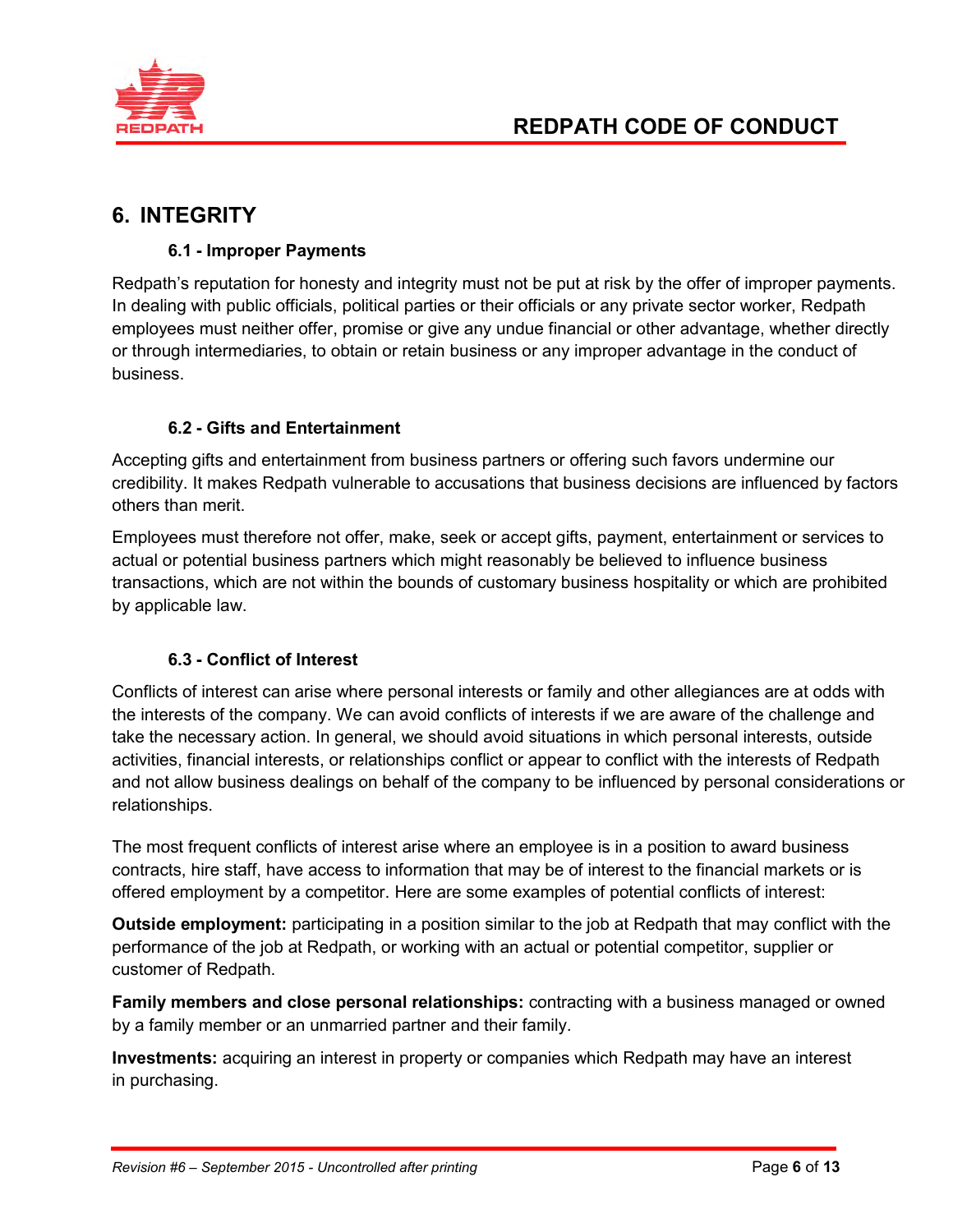

**Board memberships:** acting as or accepting a position as an officer, consultant, or director of any business or organization involved in underground mining or involved with Redpath (such as a partner, supplier, or customer).

**Significant ownership interests:** owning certain amounts of other companies that do or seek to do business with Redpath or which are competitors.

Employees who think they may be in a "conflict" must inform their line manager or human resources representative so that the company can determine whether a conflict exists. They will be advised of the proper actions to take, in line with the rules issued by Redpath group of companies.

## **6.4 - Anti-Money laundering**

Redpath commitment to fairness, honesty and openness extends to complying fully with all moneylaundering laws throughout the world.

Money laundering generally occurs when funds from illegitimate sources are brought into legitimate financial channels to hide them or make them appear legitimate.

Employees must protect the integrity and reputation of Redpath by helping to detect possible money laundering activities. They should learn to watch for warning signs, which may include customers who are reluctant to provide complete information or wish to make payments in cash.

## **6.5 - Respecting the Law**

Upholding Redpath's reputation for integrity requires absolute compliance with the law for Redpath and all employees. Employees are expected to be familiar with the law as it applies to their job and management is expected to provide necessary instruction and advice.

For example, Redpath is strongly committed to non-discriminatory and fair standards and to the health and safety of employees.

Redpath expects employees to comply with all laws designed to protect health, safety and the environment, to obtain all required permits and to operate facilities in strict accordance with the relevant laws.

Due to the complex regulatory framework within which Redpath conducts business, issues of legal compliance may arise. On occasion, there may be disagreement on whether Redpath is in full compliance with the law and litigation may occur. At all times, Redpath will act responsibly and abide by the final decisions rendered by the courts.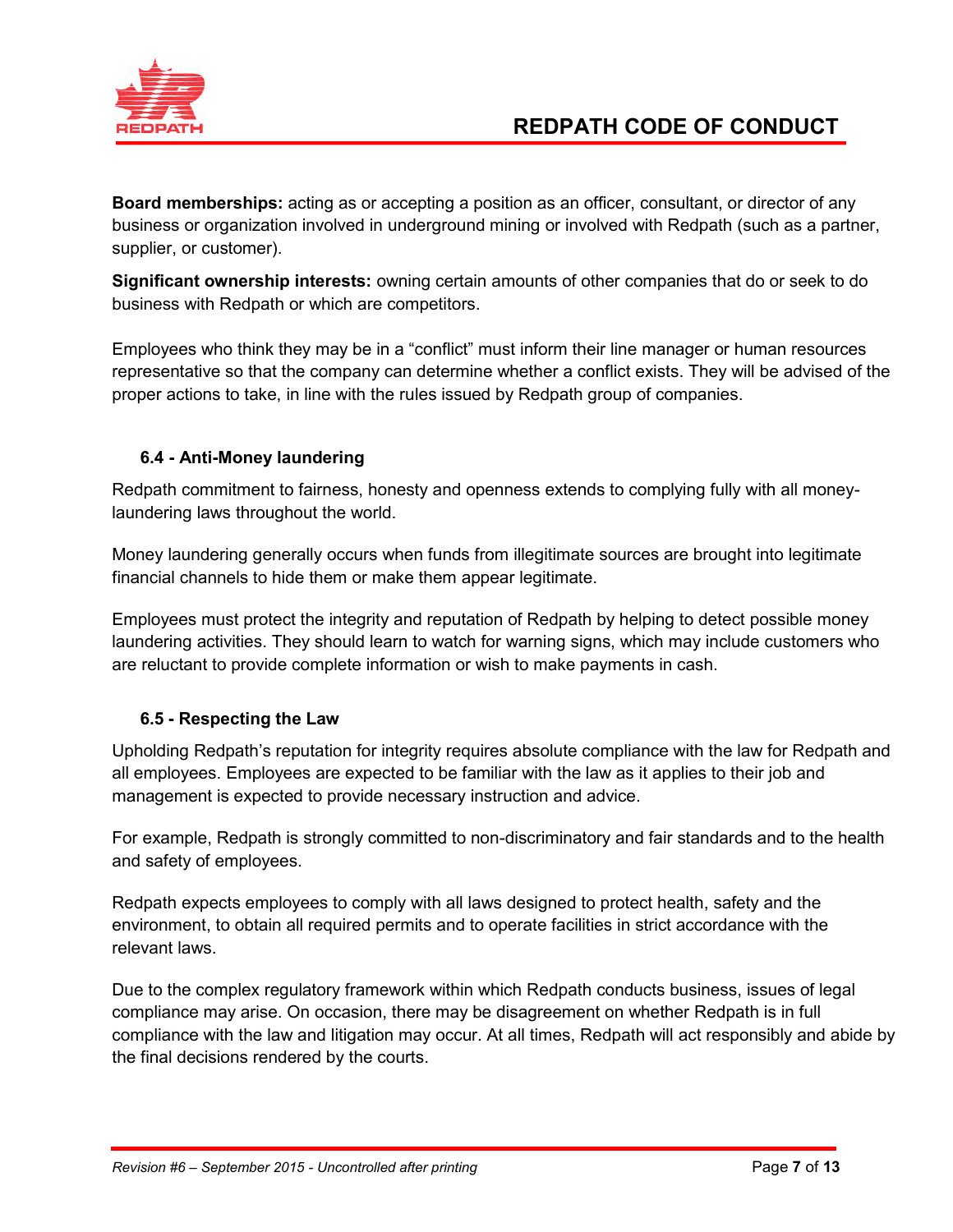

# **REDPATH CODE OF CONDUCT**

Issues of compliance with the requirements of governmental agencies may also arise. It is important for Redpath management to be informed of any such issues at an early date.

Employees have a responsibility to inform management immediately if there is any indication that such an issue may exist.

# **7. WORKING IN REDPATH**

#### **7.1 - Workplace Relations and Other Workplace Obligations**

Redpath views diversity as an asset. Different businesses in countries around the world have come together over the years under the Redpath umbrella and Redpath's culture welcomes them all regardless of gender, nationality, age, physical ability, or any other aspect of diversity. Employees must conduct their business activities with co-workers, customers, stakeholders and business partners with respect for all people without regard to differences or similarities.

Redpath hires and promotes people based on their abilities. Employees should not engage in or support discrimination in hiring, compensation, access to training, promotion, termination or retirement based on gender, age, ethnic and national origin, caste, religion, disability, sexual orientation, union membership or political affiliation.

#### **We work to create an environment free of harassment**

Employees won't feel welcome and comfortable at Redpath if they, their coworkers or anyone who has business dealings with Redpath faces harassment. Harassment – be it face-to-face, written, electronic, and/or verbal – won't be tolerated.

Harassment can take many forms. People may feel harassed by slurs, intimidating or aggressive acts or words, by derogatory jokes or inappropriate gestures or by unwelcome physical or verbal conduct. Harassment can also be the communication or display of offensive material linked to any of the aspects of diversity mentioned above, such as gender, religion, race, nationality, sexual orientation or physical ability.

#### **We protect company's assets**

Redpath will go great lengths to give employees and collaborators the tools they need – equipment and information – to be effective. Redpath's physical assets, intellectual property rights and information must be handled with care to avoid loss, theft or damage.

Assets include organizational charts, technologies and processes, manufacturing methods, as well as marketing, advertising, and business development studies and plans.

Company assets are to be used for business purposes only.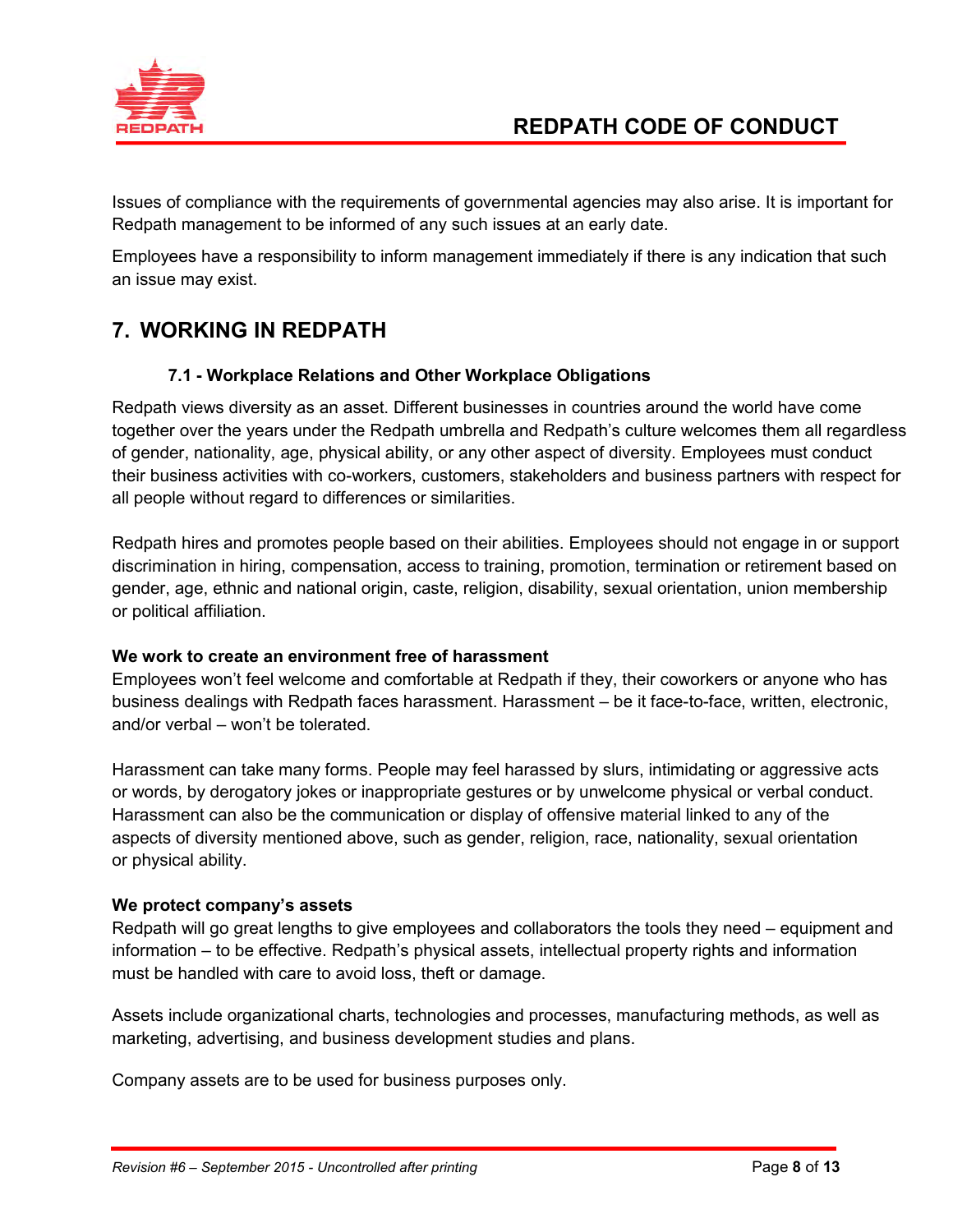

#### **Our Information Systems - IS**

Redpath's information systems are there to help us work efficiently and professionally.

Remember that any communication via e-mail could be regarded as a statement by Redpath. Therefore, employees must be careful not to release information that is commercially sensitive or contentious or may have undesired contractual or other legal implications for Redpath.

All laws governing copyright, defamation, discrimination and other forms of written communication also apply to online and e-mail communication. Unauthorized or unlicensed software must not be placed onto Redpath's IS (information systems) resources.

Redpath's IS facilities must not be used to attack the integrity of Redpath or third party networks or data. This includes originating or forwarding chain letters or unsolicited commercial e-mail (spam).

Information produced and stored on Redpath's information systems facilities is regarded as Redpath's property and Redpath reserves the right to access all such information except where limited by law or agreement. Employees are responsible for keeping their electronic files and archives in an orderly manner.

## **7.2 - Intellectual Property and Confidential - Privileged Information**

#### **Intellectual Property**

Copyrights, trademarks, designs, inventions, improvements, discoveries and any other form of intellectual property (such as protocols, procedures, technical processes, research methods, etc.) created or modified during the course of our relationship with Redpath remain the exclusive property of Redpath.

In addition, intellectual property developed outside of the relationship with Redpath belongs to Redpath if its development arises from confidential information acquired in the course of our relationship with Redpath. In such instances, we may be required to sign documents showing Redpath ownership.

#### **Confidential Information**

The privacy of personal information – whether from employees, customers, contractors or vendors – is to be respected at all times. Employees must collect, use, store, handle, and disclose individual personal information in accordance with the Redpath privacy policies and applicable laws. Employees may, however, not claim any privacy privileges for communications transacted through the Redpath facilities, beyond those provided by local legislation. Subject to local legislation, Redpath is authorized to supervise the use of e-mail and the Internet. All e-mail and Internet communications made through Redpath facilities are treated as Redpath business information and so may be accessed, retrieved, monitored and disclosed by Redpath.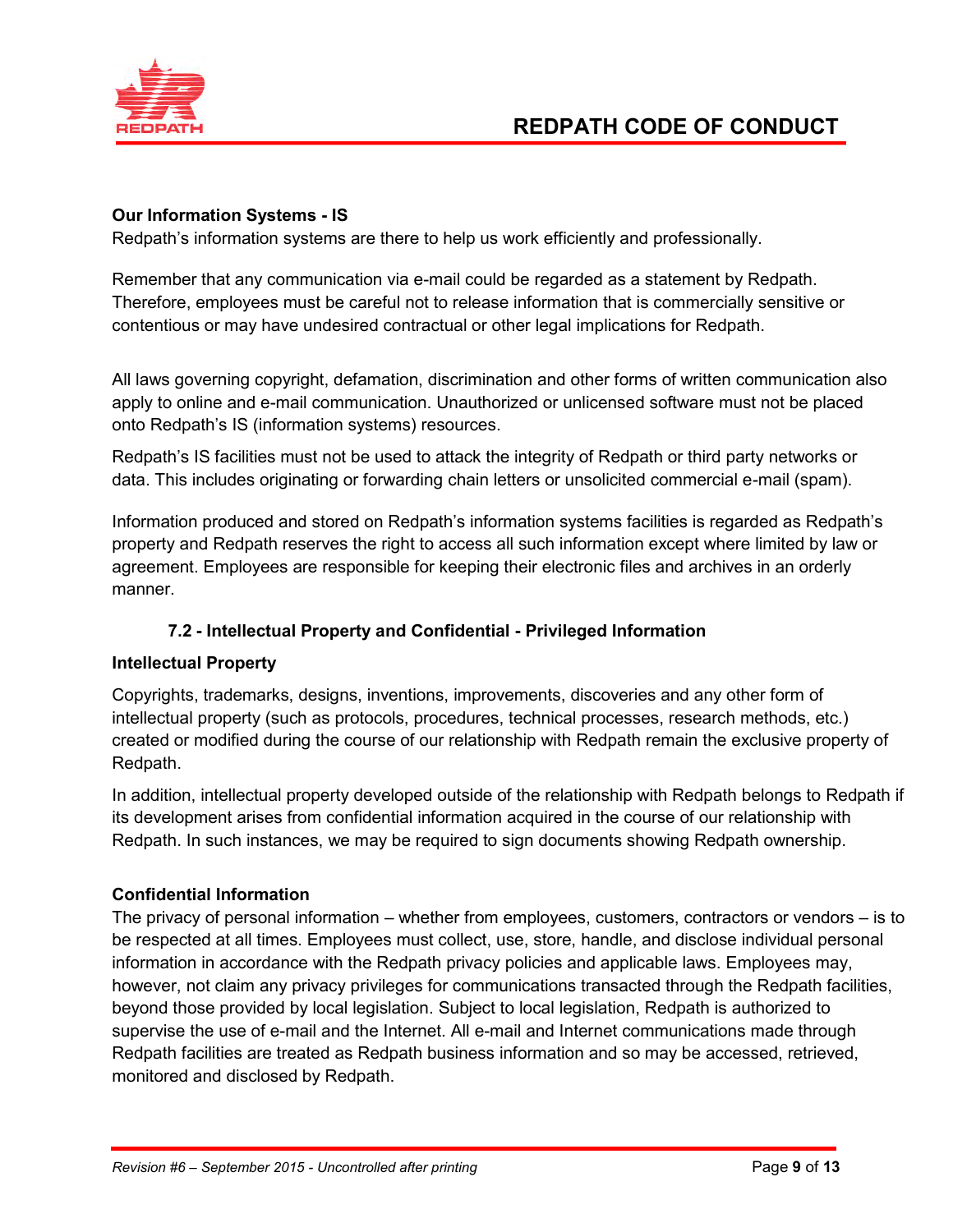

#### **Privileged Information**

During the course of our relationship with Redpath, we may come across "inside information" that is not yet known to the public and that, if publicly known, would have an impact on the price of the securities and derivatives (such as stock options) of our clients, suppliers or joint venture partners that are traded on the securities markets. Inside information may include non-public financial information, sales and earnings figures, plans for dividend changes or new financing, acquisitions, or major new contracts or other financial matters, etc.

We remind everyone who is in possession of such inside information regarding our clients, suppliers or joint venture partners that the trading in securities or derivatives during such a period is not only prohibited by our Code, it is also illegal in most situations and jurisdiction. Should we possess inside information about our clients, suppliers or joint venture partners, we are also prohibited from advising others to buy or sell the securities or derivatives of these companies.

As well, we may not acquire assets (such as real estate) that we know are the object of potential acquisition by Redpath or a client. Moreover, should we possess such inside information, we may not use this information to acquire any nearby property for speculation or investment without the prior approval of the Chief Executive Officer and Chief Compliance Officer.

We all have a role in ensuring that insider information is not disclosed to third parties, including clients, consultants, family, friends, financial analysts and journalists. Such information should remain within Redpath and may only be disclosed by the individuals who are authorized to do so.

Guidance on the appropriate procedures with respect to what may constitute inside information and insider trading is available from the Chief Executive Officer, Chief Financial Officer and Chief Compliance Officer.

## **7.3 - Collaboration & Denouncing**

Subject to local laws, we all have a duty and a responsibility to collaborate and denounce in good faith any known or suspected violation of this Code, including any violation of the laws, rules, regulations or corporate or other policies that apply to us, our business group and/or operating unit or the Company or any observed instances of misconduct or pressure to compromise the Company's ethical standards.

A violation of our Code may be reported via any of the following resources:

- Our immediate supervisor;
- Human Resources:
- Corporate Contacts from Human Resources, Finance, Legal Affairs;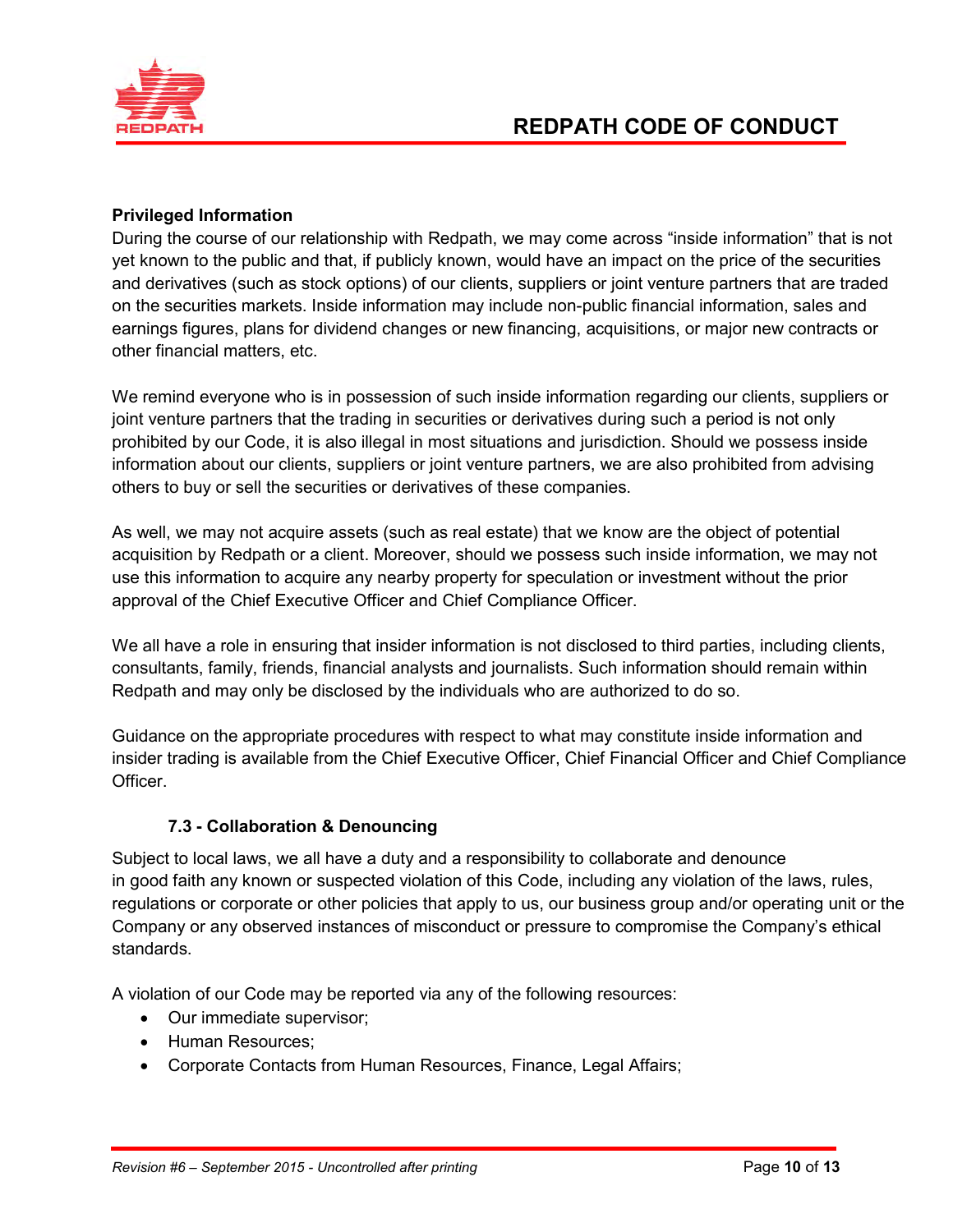

- Compliance Officers;
- The Ethics and Compliance Hotline.
- The Ethics and Compliance Website

It is up to each and every one of us to ensure that we all live by the values of Redpath and our Code. Any concern raised or report filed under our Code will be treated with confidentiality and will be shielded from any form of reprisal or retaliation. Subject to the application of local laws, failure to report may lead to disciplinary measures up to and including dismissal.

Redpath assumes that all concerns and reports filed under this section are made in good faith and are real and legitimate. Where such a report or complaint is made, Redpath undertakes to investigate the matter within a reasonable time frame and resources if they have merit and information that allows Redpath to engage in an investigation.

Investigations carried out under our Code will be made with the utmost respect, discretion and privacy and will be kept confidential to the extent permitted by law and subject to Redpath's need to fully investigate the matter. However, if Redpath discovers criminal or otherwise improper activity, it can report such activity to the appropriate government or law enforcement authorities.

## **7.4 - Non-Retaliation**

Retaliation against any employee who in good faith reports a concern to Redpath about illegal or unethical conduct will not be tolerated and be subject to disciplinary action. The same applies to any intentional abuse of these reporting processes.

# **8. GROUP OBLIGATIONS**

## **8.1 - Interaction with Government and Politics**

Redpath does business in multiple countries and values good relations with governments. National and local governments around the world have specific and varied procurement laws to protect the public interest. They generally prohibit offering benefits to individual officials and often include limitations on hiring current or recently retired officials. Any conduct that may be viewed as improperly influencing objective decision making is forbidden.

Redpath employees must be truthful and accurate in interactions with government officials and observe the highest ethical standards when conducting business with government representatives.

In dealing with a government, employees are responsible for knowing and complying with applicable laws and regulations and must not contact government officials on behalf of the company unless it is their job to do so.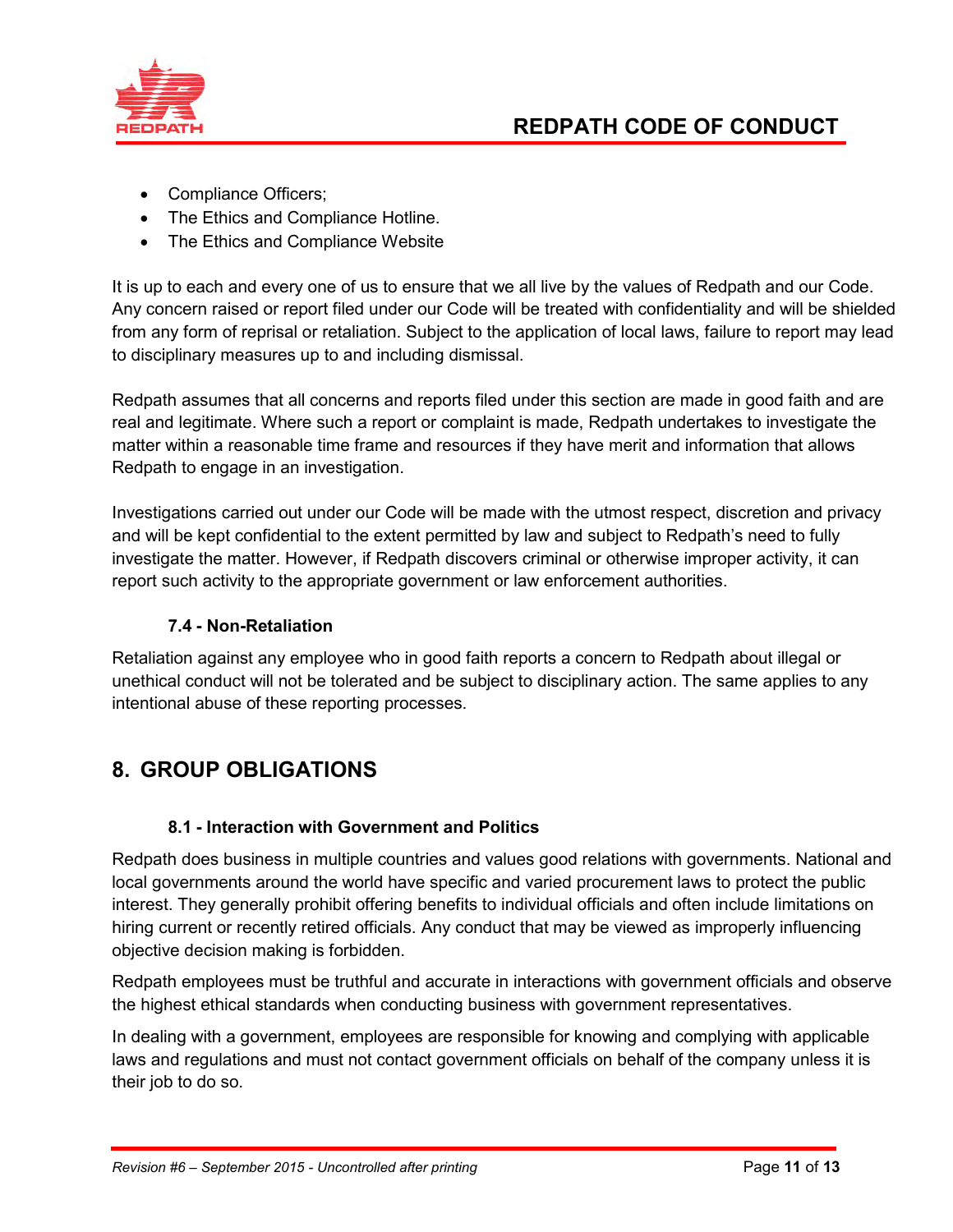

Employees are free to contribute, without company reimbursement, to a political candidate or party using their own personal time, money or other resources.

Redpath funds, property or services must not be used to support any candidate for political office, political party, official or committee anywhere in the world. Any exceptions to this rule must be cleared in advance with Company Function Compliance.

## **8.2 - Fair Competition**

We believe in a Fair Competition, free enterprise system because it guarantees that our hard work will be rewarded. We will lose the trust of our customers if we treat them differently from one another or conspire with competitors against them.

This system, as the basis of a free market economy, is protected and promoted by competition law. Consequently, our actions must always comply with all applicable antitrust and other laws regulating competition. While these laws vary from country to country, the Redpath minimum standard can be defined as follows:

We do not discuss or enter in to agreements with our competitors that:

- Fix or control prices, terms or conditions;
- Restrict competition or dealings with suppliers;
- Restrict the export or import of goods supplied by Redpath;
- Divide or distribute customers, markets, territories or production programs between Redpath and our competitors;
- Influence the resale prices charged by our purchasers;
- Result in the submission of artificial bids.

It is important to be mindful of the antitrust risks presented by trade and professional association meetings. As a Redpath employee you are required to:

– Attend only meetings of legitimate trade and professional associations held for proper business, scientific, or professional purposes.

– Discuss any questionable agenda items with your supervisor or with a member of Redpath's legal and compliance function before you attend the meeting.

– Leave the meeting and promptly advise your supervisor or Company Function – Compliance, if you observe any activity at an association meeting that appears to be illegal or suspicious.

If you have any questions regarding compliance with antitrust laws, contact Company Function – Compliance.